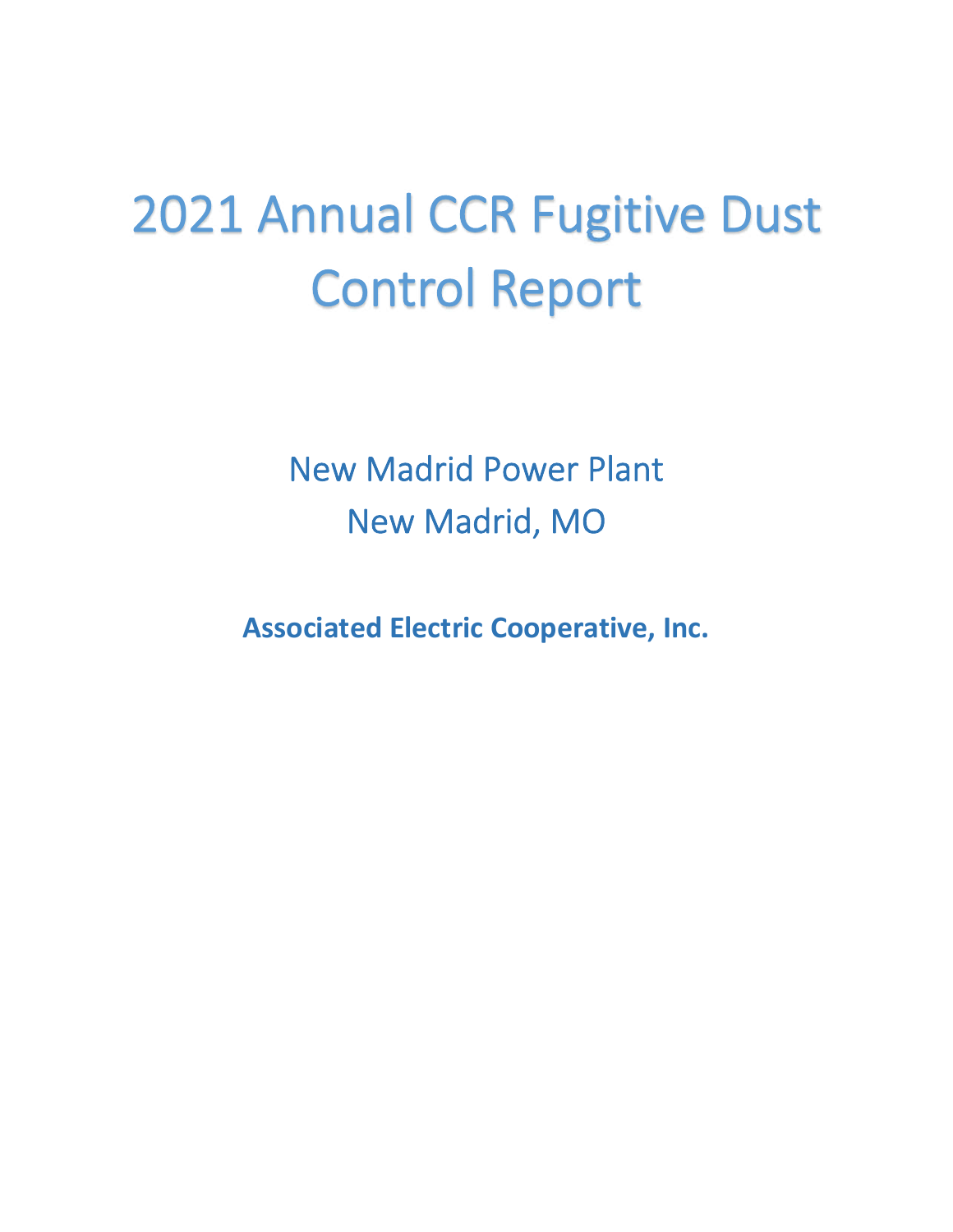#### **Introduction**

This Annual CCR Fugitive Dust Control Report was completed in accordance with 40 CFR 257.80(c) to document the following information:

- Description of dust control procedures implemented at the CCR units
- Summary of any concerns raised by stakeholders
- Description of any corrective actions taken

#### **Dust Control Procedures**

New Madrid Power Plant has implemented the following dust control procedures, which are applicable and appropriate for the specific site conditions.

#### CCR Short-Term Storage and Management Areas

 The following dust control procedures will be implemented for CCR short-term storage and management areas.

- During loading and unloading activities, drop height is kept low to reduce the potential for mobilization of CCR dust.
- During high wind conditions, loading and management operations may be reduced or halted.
- Water spray may be applied, as needed, to CCR piles during processing, staging, and/or transportation. Manual water spraying, or water trucks, are used as needed.

## CCR Surface Impoundment Units

 In CCR surface impoundments (SI), CCR are stored as a slurry mixture with high water content and the wetted CCR pond surface is present at a lower elevation than its surroundings (e.g., vegetated berms) and would not be expected to cause dusting. However, as the SI is being filled or drained, the CCR may be stacked or exposed above the pond water level, and, based on these conditions, CCR can become airborne during storage in the CCR SI. The stacked or exposed areas are treated appropriately with water spray, as needed, until the material can be removed and disposed of properly. In addition, areas of stacked material may be vegetated if extended periods of inactivity are expected.

 When CCR are dredged from a CCR SI, additional dust control procedures may be employed during dewatering and subsequent transportation for disposal or beneficial reuse if the CCR become dry, as discussed in Section 3.1 for short-term storage and management areas.

## CCR Landfill Units

 with 40 CFR 257.80(a). Water will be added to the CCR materials to reduce any wind dispersal and improve compaction during CCR placement in landfill units. In lieu of water, CCR CCR will be conditioned and placed into the New Madrid Utility Waste Landfill in accordance conditioning may be accomplished with an appropriate chemical dust suppression agent.